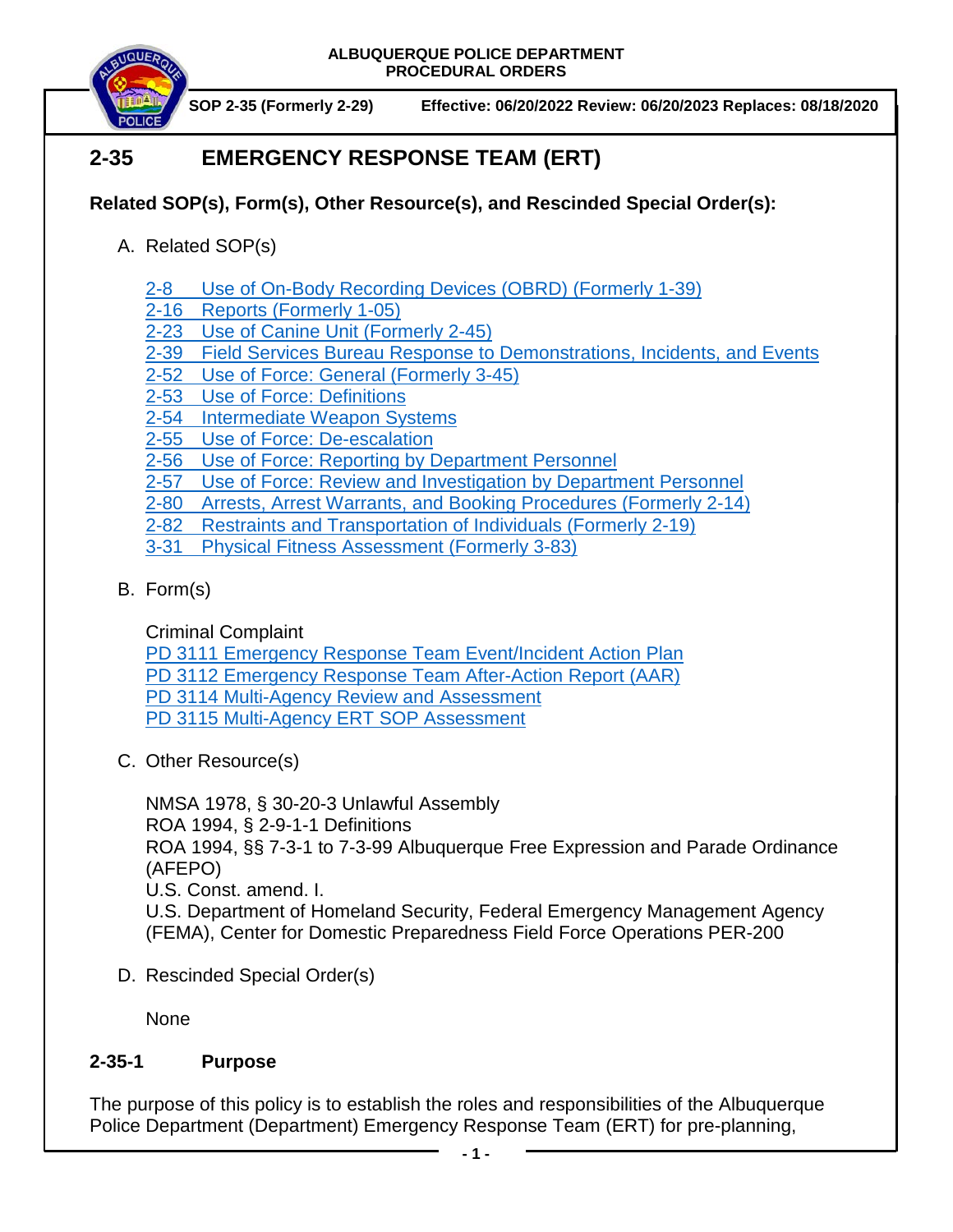

Techniques used to manage demonstrations before, during, and after a civil emergency. These techniques shall involve pre-event planning and coordination, contact with group leaders, issuing permits when applicable, intelligence gathering, observational assessment of participants and community members, and training for Department personnel.

E. Debriefing

For the purpose of this policy, a "debriefing" means an open discussion among involved Department personnel that is conducted in a safe location immediately following the conclusion of an incident or event about the effectiveness of tactics, equipment, training, or supervision used during an incident or event, and any other concerns that may have been implicated during the incident or event. A debriefing is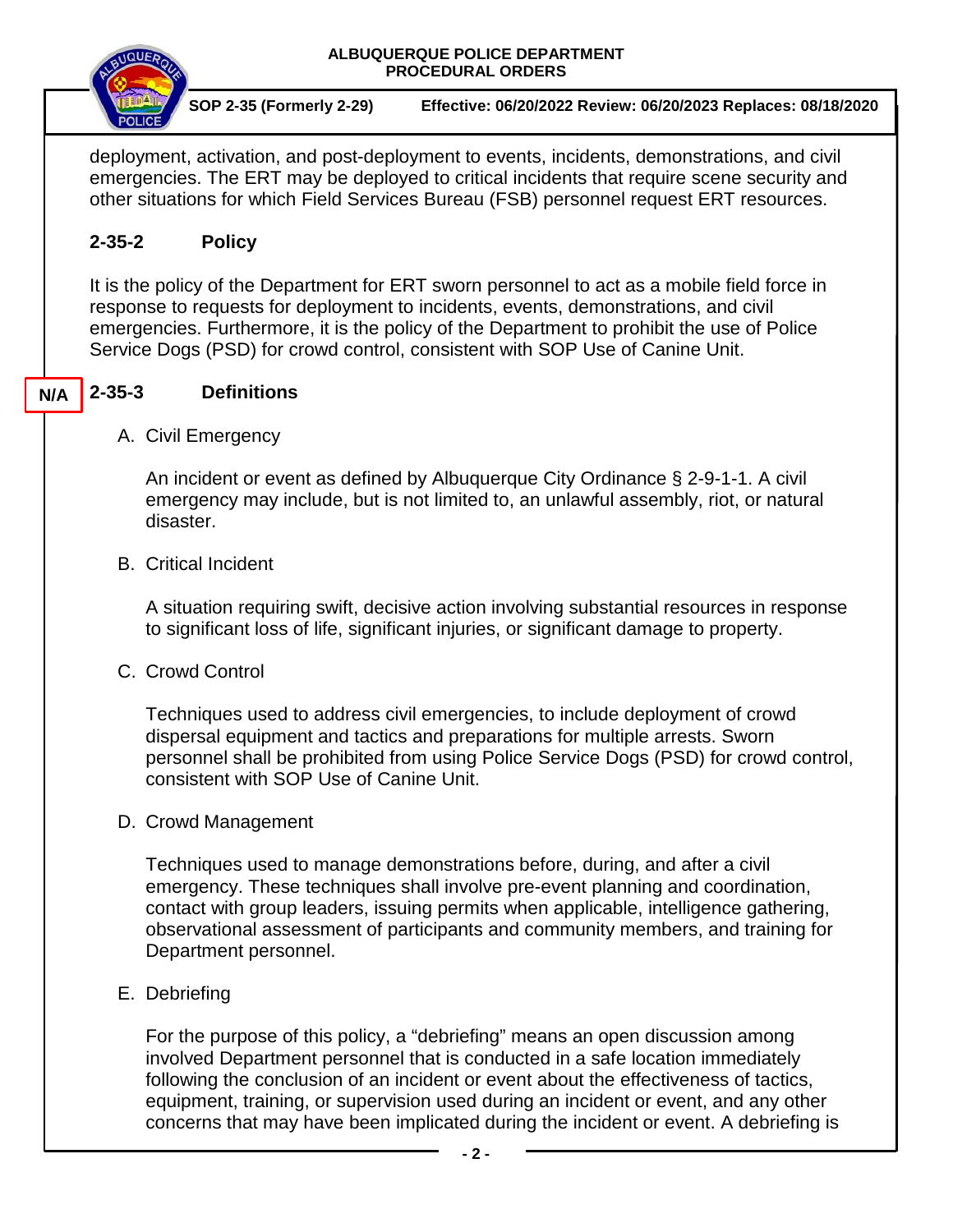

**SOP 2-35 (Formerly 2-29) Effective: 06/20/2022 Review: 06/20/2023 Replaces: 08/18/2020**

an opportunity for ERT sworn personnel to provide input on the outcomes of the incident or event.

F. Demonstration

A public assembly or gathering of community members primarily to engage in protected activities under the First Amendment of the United States Constitution, federal or state law, or City ordinances. A demonstration may include, but is not limited to, marches, protests, and other assemblies intended to attract attention. A demonstration may devolve into a civil emergency that may require law enforcement action.

## G. Event

A demonstration or civil emergency of which the Department has prior knowledge.

H. Event Action Plan (EAP)

A plan that is written before an event that defines event objectives and reflects the tactics necessary to manage a demonstration.

I. High Alert Status

An ERT alert status that requires deployment to the identified staging area within thirty (30) minutes of notification. Normal on-call deployment is within sixty (60) minutes of notification.

J. Improvised Blocking Device

A device used by protestors that is designed intentionally to block roadways or entrances to public or private property, as well as to resist arrest.

K. Incident

**7**

**N/A**

A demonstration or civil emergency of which the Department has no prior knowledge.

L. Major Exercise

A practice ERT deployment that includes personnel from the Horse Mounted Unit (HMU) and Special Operations Division (SOD) and, if needed, personnel from other specialized units and partner agencies.

## **2-35-4 General Rules and Responsibilities**

A. Chain of Command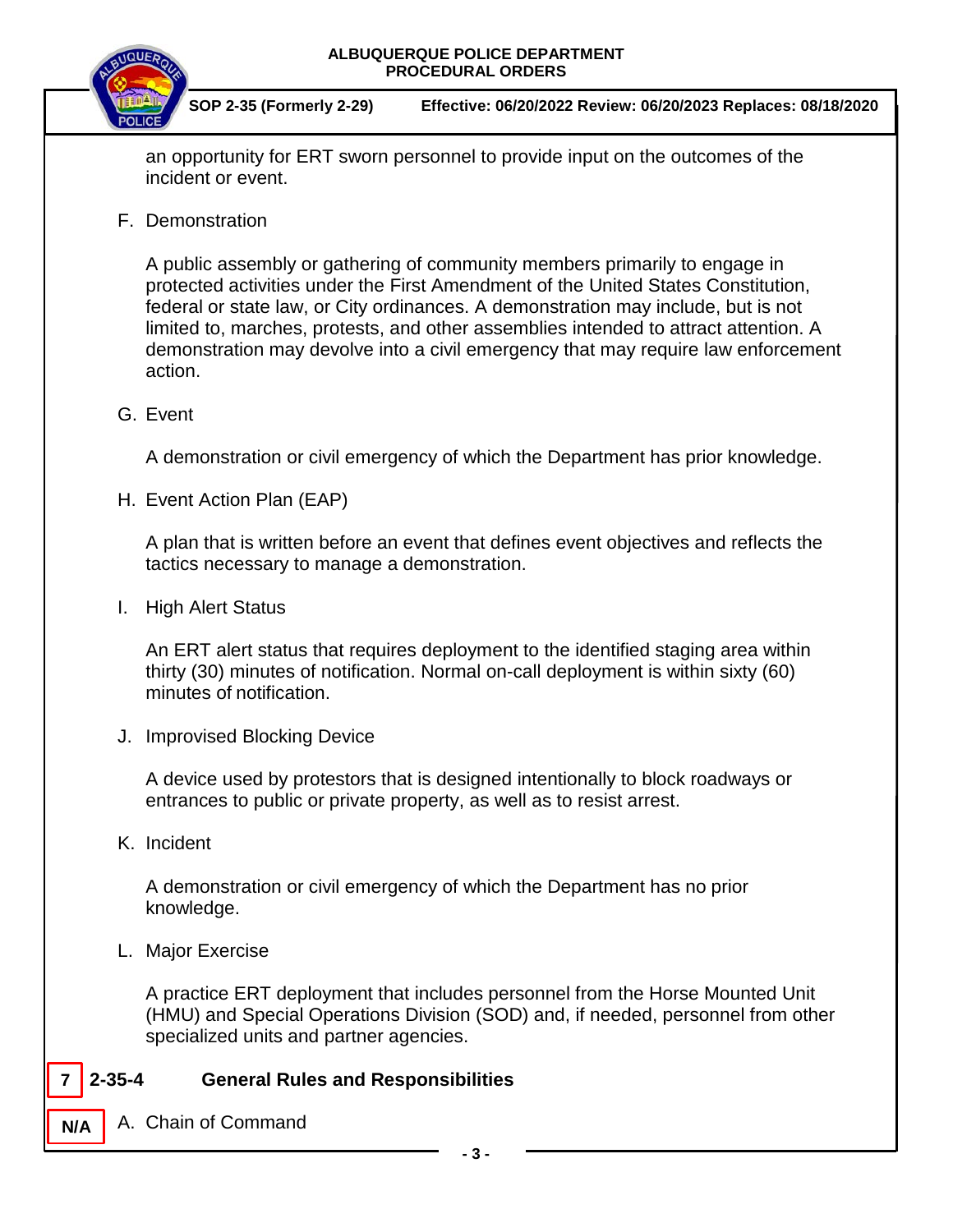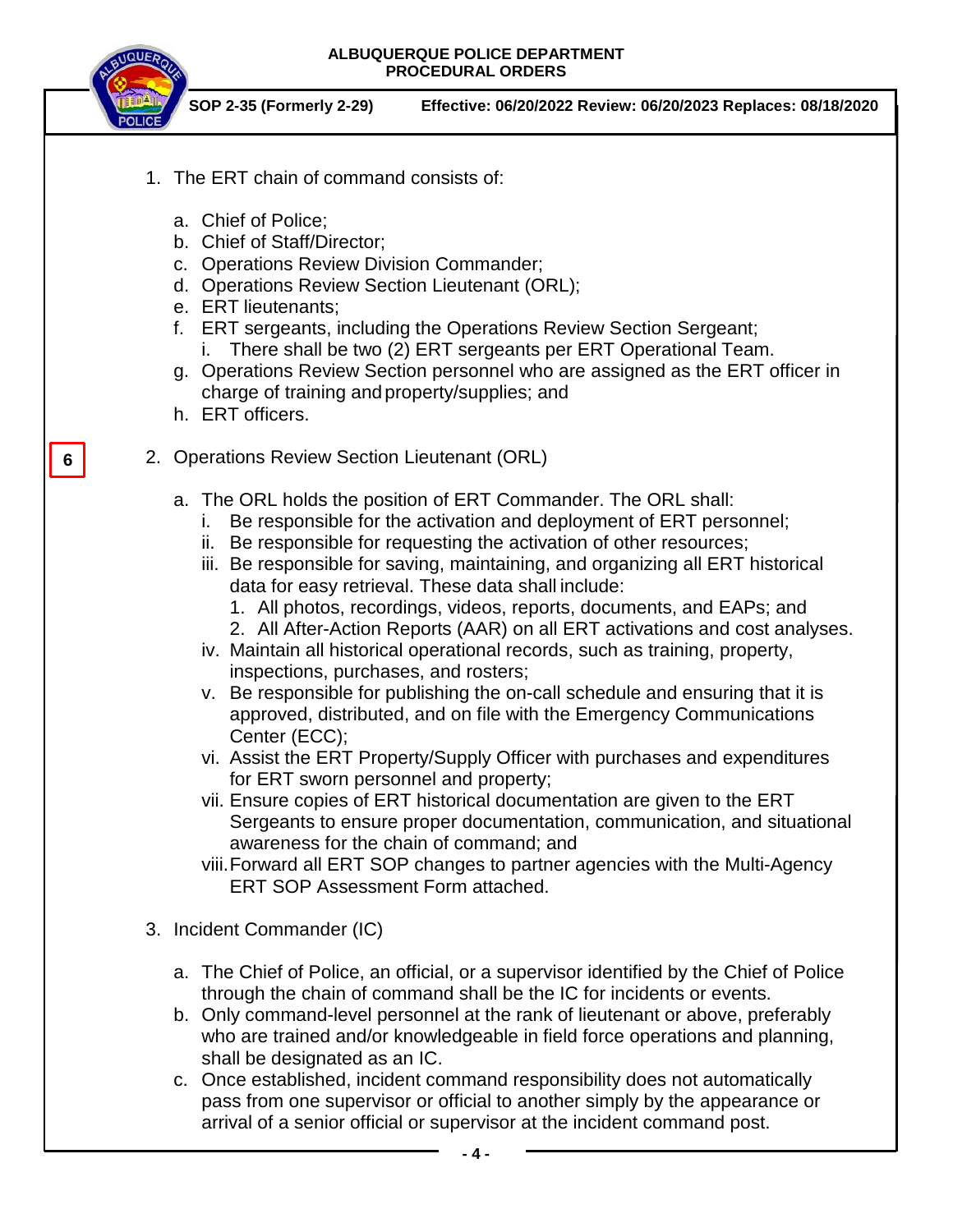

- i. If the senior official or supervisor begins to give orders, incident command responsibility shall only pass upon verbal acceptance of that responsibility by the senior official or supervisor.
- ii. Once the transfer occurs, the IC relinquishing command shall notify ECC of the change.
- d. In order to prevent breakdown of command and control, only the IC and essential personnel shall be at the incident command post. All non-essential personnel, including executive staff, shall stage at locations away from the incident command post. The IC shall clearly establish the staging area during the planning stage and shall indicate this in the EAP.
- 4. The ERT Lieutenant shall be responsible for the activation and deployment of ERT personnel and for requesting the activation of other resources.
- B. ERT Operational Teams
	- 1. The ERT Operational Teams shall consist of five (5) teams comprised of two (2) sergeants and a maximum of sixteen (16) sworn personnel per team.
		- a. Blue Team;
		- b. Gold Team;
		- c. Red Team;
		- d. Silver Team; and
		- e. White Team.
	- 2. ERT sworn personnel shall have a letter-number combination identifier on their uniform that is clearly visible.
		- a. The letter corresponds to the ERT Operational Team, such as B for blue, G for gold, etc.
		- b. The number is assigned according to the roster, such as B1, G1, etc.
- C. ERT Sworn Personnel Minimum Qualifications
	- 1. ERT sworn personnel, including officers, sergeants, and lieutenants, shall maintain the following requirements:
		- a. Be a sworn police officer at the rank of Patrolman First Class or above;
		- b. Be assigned to the ERT on a voluntary basis only;
		- c. Maintain proficiency with their assigned weapons and tools; and
			- i. The ERT training officer shall track these data based on the New Mexico Department of Public Safety (NMDPS) approved qualification.
		- d. Meet and maintain a minimum overall physical fitness standard, consistent with Standard Operating Procedure (SOP) Physical Fitness Assessment. Based upon the Academy Division's physical fitness standards, these categories have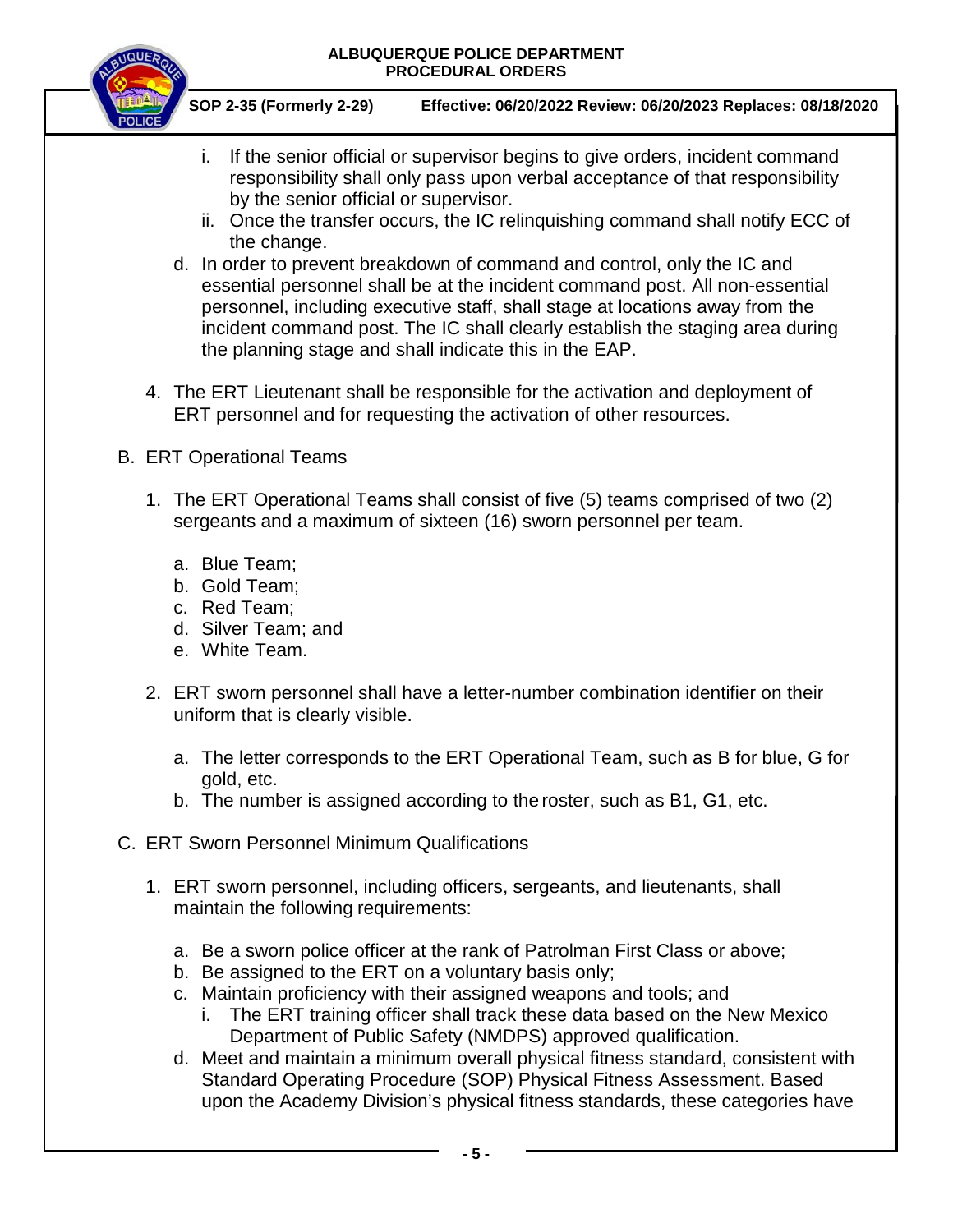

**SOP 2-35 (Formerly 2-29) Effective: 06/20/2022 Review: 06/20/2023 Replaces: 08/18/2020**

been established by the ERT chain of command and are applicable to current ERT sworn personnel in the following manner:

- i. ERT sworn personnel who fail to meet a physical fitness standard shall be allowed to retest within ninety (90) days;
- ii. If ERT sworn personnel fail to meet that physical fitness standards within (90) days of the original test failure, they shall be dismissed from ERT; and
- iii. ERT sworn personnel may appeal their dismissal through the ERT chain of command. The ERT chain of command's decision shall be final.
- 2. The Department may direct officers at the rank of Patrolman Second Class to supplement the ERT based on the needs of the Department.
- D. Equipment and Property
	- 1. The ERT Property/Supply Officer shall:
		- a. Track and maintain current and historical records on all stored ERT property and ERT property that has been assigned to sworn personnel;
		- b. Conduct annual inspections of all inventories. Report all findings or discrepancies to the ORL;
		- c. Conduct quarterly audits of all ERT equipment issued to individual sworn personnel;
		- d. Track use of ERT ammunition and order more ammunition as necessary. This includes:
			- i. Pistol and rifle practice ammunition;
			- ii. Less-lethal ammunitions; and
			- iii. Chemical munitions.
		- e. Inform the ORL regarding the status of all property and supplies; and
		- f. Report to and discuss any issues or problems with property and supplies with the ERT Lieutenant.
	- 2. ERT sworn personnel shall:
		- a. Maintain all ERT-assigned equipment;
		- b. Report any shortage or loss of equipment to their ERT supervisors as soon as possible;
		- c. Turn in any non-serviceable ERT-assigned equipment to the ERT Property/Supply Officer;
		- d. Coordinate through the ERT Property/Supply Officer all property and supply issues, including equipment that has been turned in, replaced, and or issued for the first time; and
		- e. When they are removed from or leave the ERT, coordinate with the ERT Property/Supply Officer to turn in all ERT-assigned equipment within seven (7) days.
- E. On-Call Responsibilities

**6**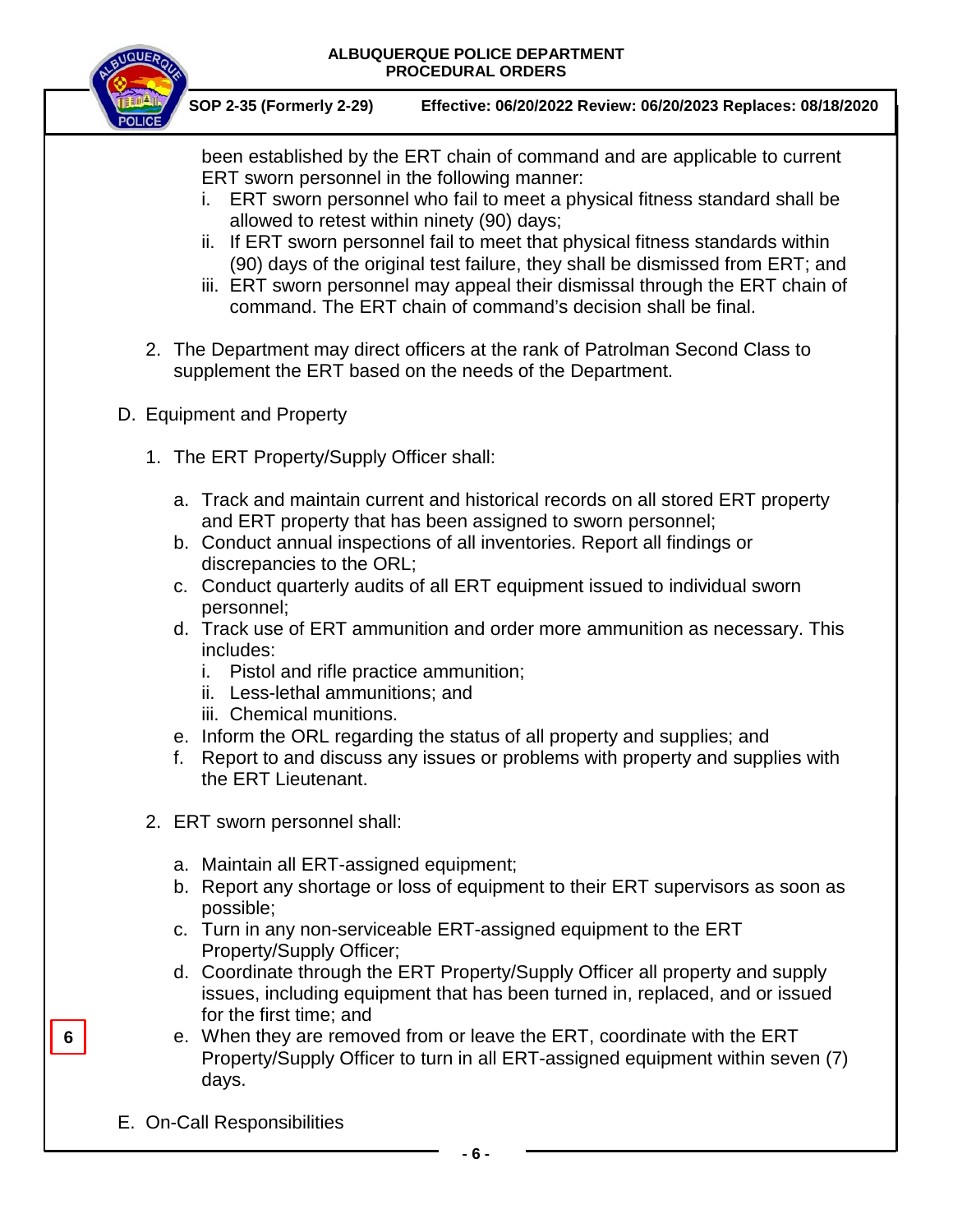



**SOP 2-35 (Formerly 2-29) Effective: 06/20/2022 Review: 06/20/2023 Replaces: 08/18/2020**

- 1. ERT sworn personnel shall:
	- a. While on primary or secondary on-call status, maintain all assigned ERT equipment, and the ERT uniform in their assigned police vehicles;
	- b. Maintain a cell phone that shall be used for on-call notification;
	- c. When called out, be present and accounted for in one (1) hour or less at the designated staging area;
	- d. For a high alert status, respond in thirty (30) minutes or less to the designated staging area; and
	- e. Attend ERT activations.
		- i. ERT sworn personnel who fail to attend ERT activations may be disciplined up to and including removal from the ERT.
- 2. The ERT Sergeant shall:
	- a. Maintain a cell phone list and text-messaging group for activations;
	- b. Place affected ERT Operational Team members on high alert when a activation is anticipated but not yet certain; and
	- c. Ensure ERT Operational Team members acknowledge the activations via phone call, text messaging, or radio.
- 3. The ERT Lieutenant shall:
	- a. When notified of an ERT request by a field supervisor or by ECC, determine whether deployment of specific resources is applicable and what assets should be used;
	- b. Respond to incidents or events that require it;
	- c. Respond to incidents or events when requested by the chain of command; and
	- d. When it is determined that an ERT response is needed, contact the on-call ERT Sergeant. The ERT Lieutenant shall convey essential information to the ERT Sergeant for proper notification and deployment, including:
		- i. Type and nature of incident or event;
		- ii. Type and number of resources needed;
		- iii. Point of contact for the field/specialized unit Incident Commander (IC); and
		- iv. The designated staging area and approach route.
	- e. When necessary, notify the Office of Emergency Management (OEM) that potential emergency circumstances have occurred.

#### **2-35-5 Training and Practice 7**

- A. Training
	- 1. ERT Officer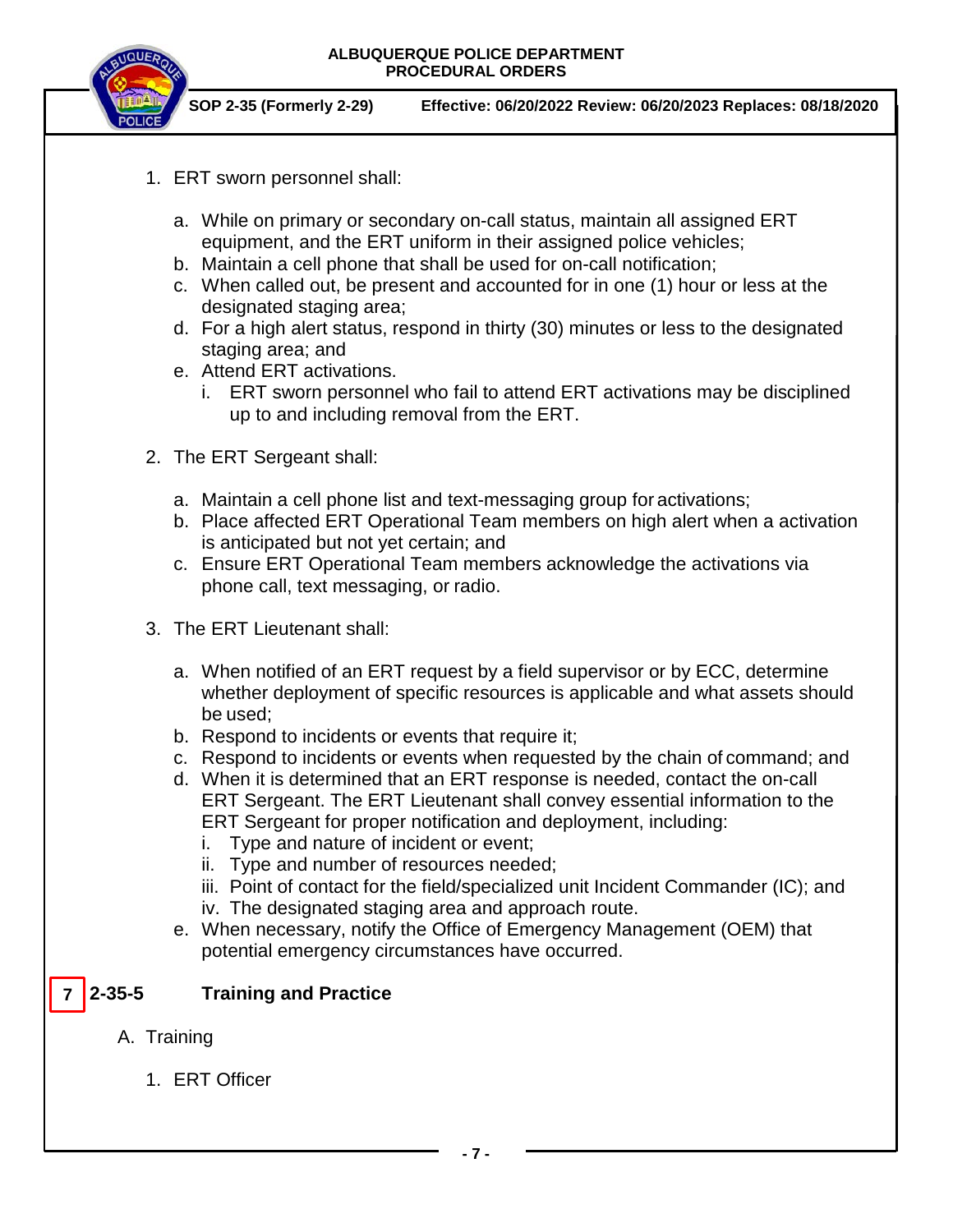

- a. Partner agencies may attend the ERT major exercise to satisfy this goal.
- C. Failure to Attend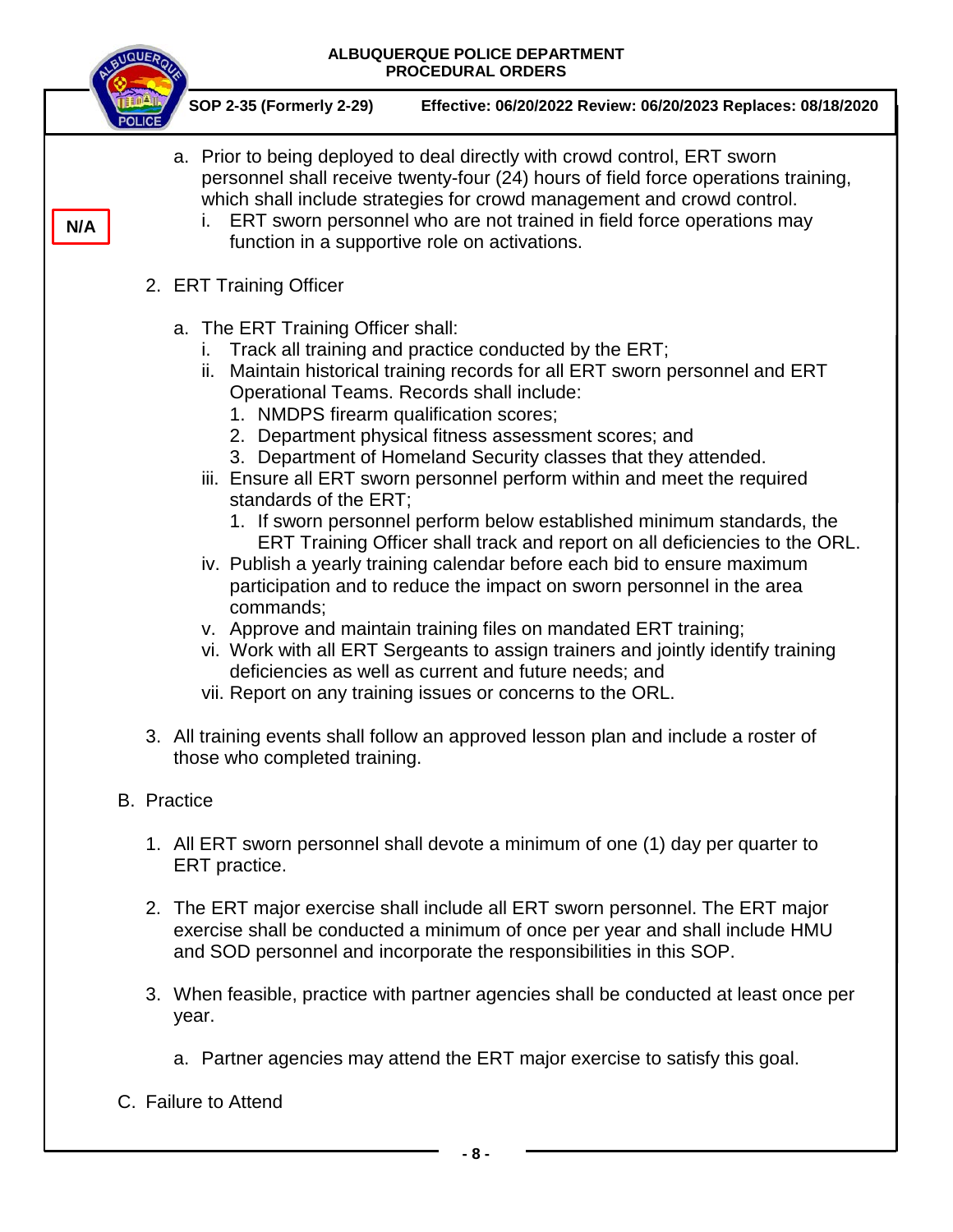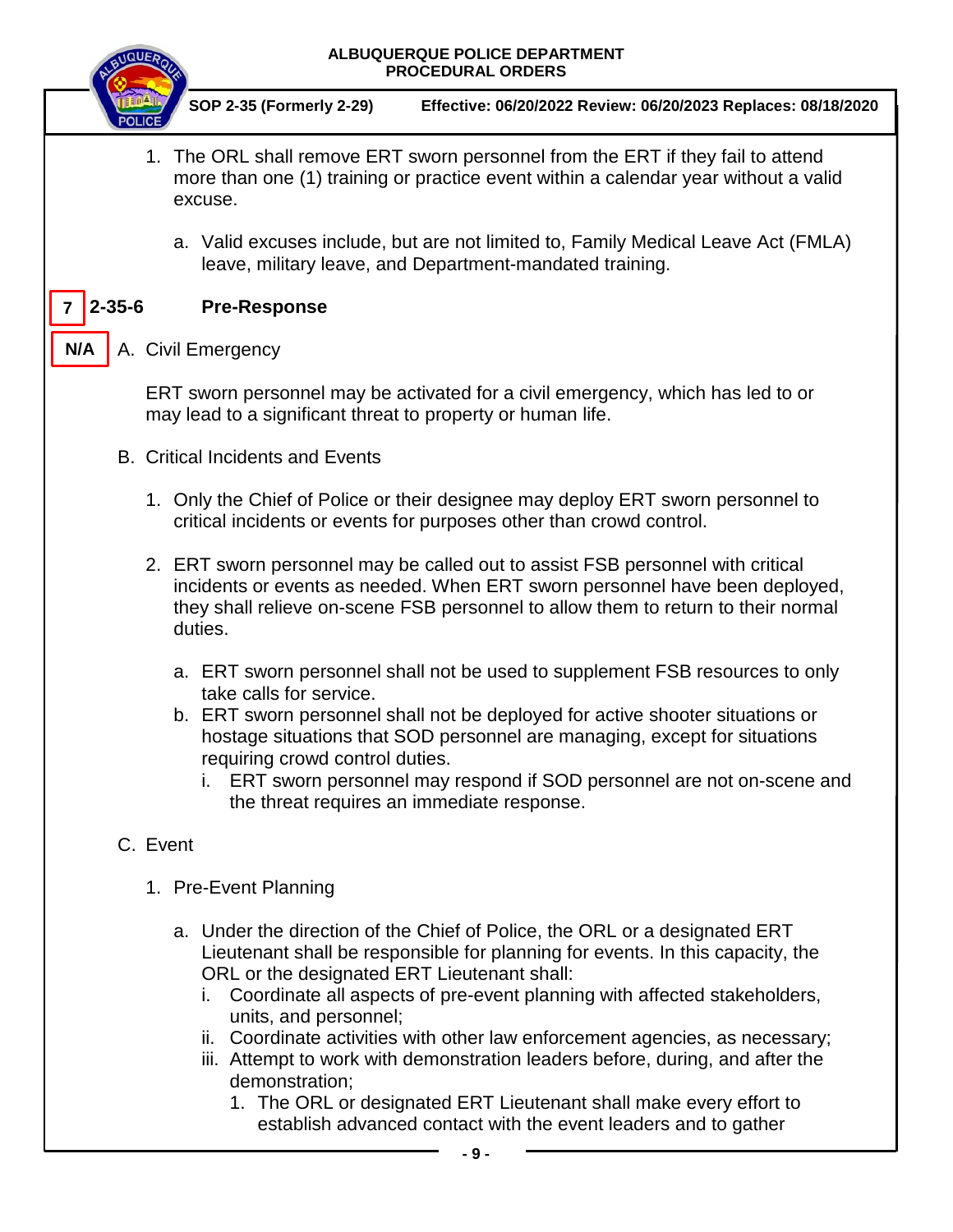

**SOP 2-35 (Formerly 2-29) Effective: 06/20/2022 Review: 06/20/2023 Replaces: 08/18/2020**

information about the event to ensure accurate assignment of Department personnel and resources.

- iv. While in contact with the event leaders encourage the peaceful and lawful gathering of community members;
- v. Conduct a proper site assessment with any partnering agencies to identify possible hazards, issues of concern, and overall management prior to the event when feasible or as soon as possible for an event;
- vi. Encourage event leaders who are facilitating the event to gain necessary permits by referring them to the City of Albuquerque Arts and Culture Department;

vii. Inform event leaders that the Department and City of Albuquerque may impose reasonable restrictions on the time and place of the event, as well as on the manner in which community members engage in their protected activities; and

1. The Department shall place only those limitations and restrictions on demonstrations necessary to maintain public safety and order and, to the degree possible, to facilitate uninhibited commerce and freedom of movement for non-participants.

viii.Gather at least the following necessary information:

- 1. What type of event is planned;
- 2. When is the event planned;
- 3. What is the past history of conduct at such events and have the group leaders been cooperative with law enforcement;
- 4. Will the event coincide with other large-scale events;
- 5. Is opposition to the event expected;
- 6. How many participants are expected;
- 7. What are the assembly areas and movement routes;
- 8. What actions, activities, or tactics are anticipated, including demonstrator blocking devices;
- 9. What, if any, critical infrastructures are in the proximity of the event, such as schools, hospitals, or government facilities;
- 10.Have other agencies, such as Albuquerque Fire and Rescue (AFR), Emergency Medical Services (EMS), OEM, and other nearby law enforcement agencies, been notified;
- 11.Is there a need to request mutual aid;
- 12.Will off-duty personnel be required; and
- 13.Has ERT been notified of the situation and deployed as necessary to augment the capabilities of FSB personnel.
- 2. Pre-Event Preparation
	- a. The ORL shall:
		- i. Determine minimum staffing for crowd management events;
			- 1. The ORL shall base staffing levels on the projected number of event participants and any pre-event intelligence indicating potential violence.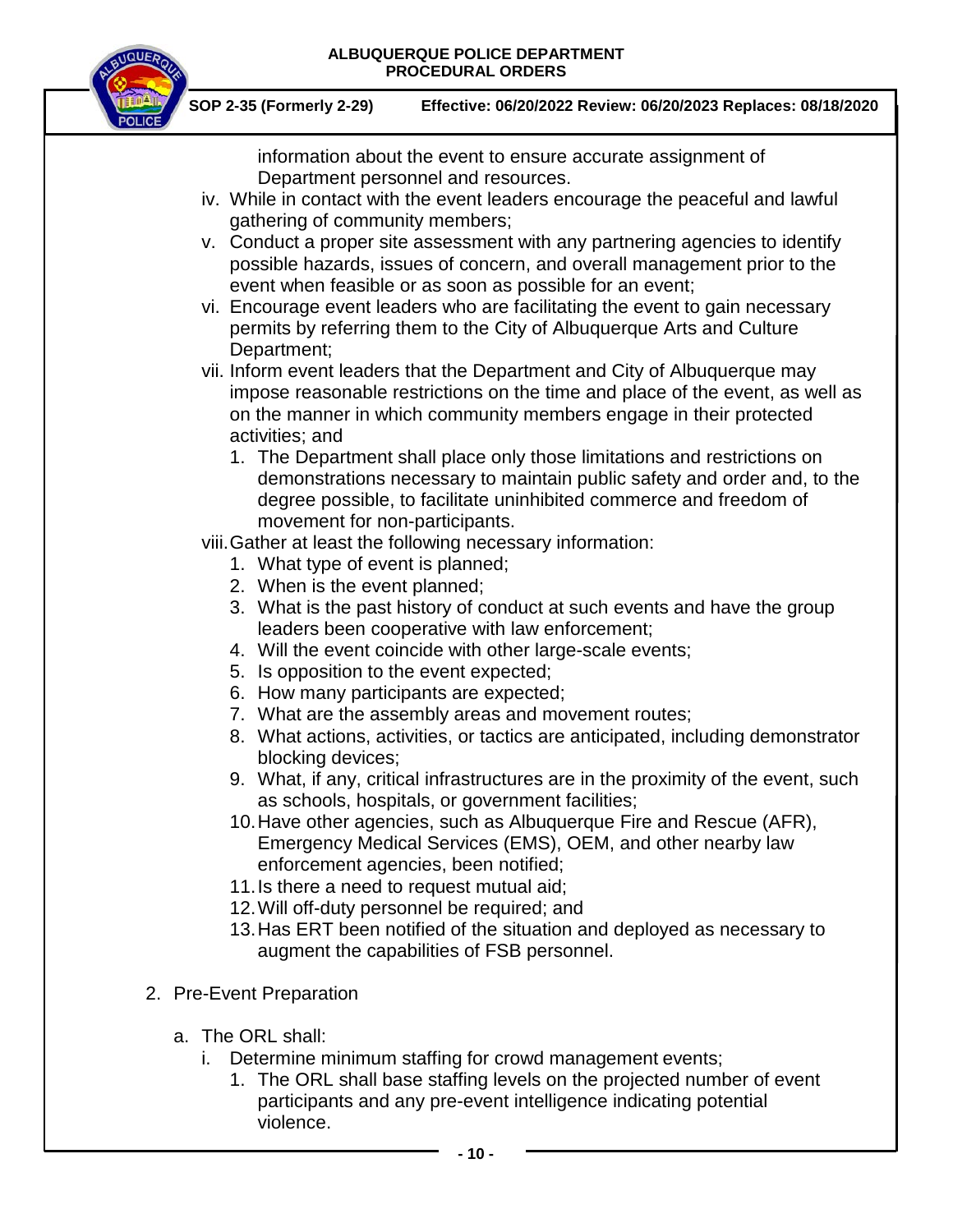

- 2. The ORL shall develop contingency plans regarding staffing and tactics.
- ii. Apply training and past experience with such events and/or with the participants or organizers;
- iii. Ensure that all necessary personal protective equipment (PPE), weapons, and munitions equipment required for crowd control are available to the ERT Operational Teams when responding or deploying to incidents and events;
- iv. Only use ERT sworn personnel for dealing with crowd control. All hard post and traffic positions shall be assigned from other resources;
- v. Designate an arrest team; and
- vi. Notify the on-call Internal Affairs Force Division (IAFD) Lieutenant of the activation.
	- 1. The IAFD Lieutenant shall determine whom among IAFD personnel shall respond to the staging areas.
- D. Event Action Plan (EAP)
	- 1. Upon obtaining the necessary information, the ORL shall develop an EAP. The EAP shall be composed of the following elements:
		- a. Description of the nature of the event, along with its location and projected duration;
		- b. Identification of the IC;
		- c. The appropriate radio frequency to use;
		- d. Operational orders; and
		- e. Instructions for reporting.
	- 2. The IC shall ensure that IAFD personnel are included as a required resource when drafting the EAP.
	- 3. Once the EAP has been completed, the ORL shall:
		- a. When feasible, conduct an event briefing using the completed EAP with ERT command staff and commanders who supervise units or entities that support the ERT response before deployment and ensure personnel receive a copy of the EAP;
			- i. During a planned event, a briefing shall occur before the event.
			- ii. During an incident, a briefing may occur when ERT is activated, but not yet deployed.
		- b. When necessary, communicate each specialized unit's mission to that unit's supervisor;
		- c. Retain ultimate responsibility for the decisions of ERT and specialized unit personnel. In order to fulfill this obligation, the ORL shall be available for onscene consultation; and
		- d. Ensure the Chief of Police or their designee reviews and signs the EAP.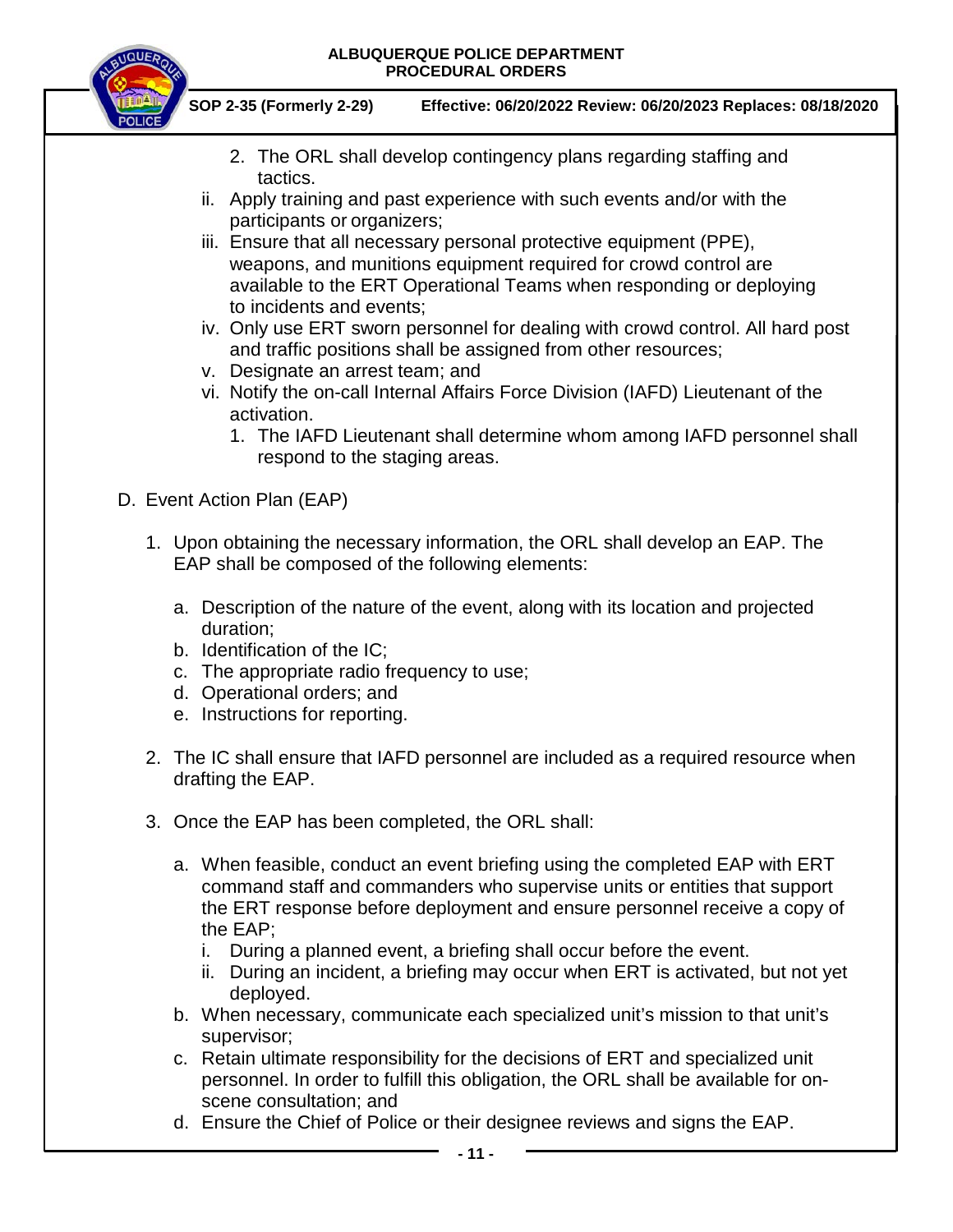

- E. Assistance by Other Specialized Units
	- 1. The ORL shall determine which Department resources are needed. The ORL shall consider using the Department's specialized units based on operational needs. The ORL may consider using the following specialized units for assistance during an ERT response:
		- a. Air Support Unit personnel may provide additional intelligence;
		- b. Bicycle Patrol and Proactive Response Team (PRT) personnel may be used for incidents or events;
		- c. HMU personnel may be used for incidents or events;
			- i. When using HMU personnel for crowd control, HMU supervisors shall ensure their personnel are equipped with PPE prior to deployment.
		- d. Impact Team personnel may be used for mass arrests. The ORL shall request Impact Team personnel to respond to activations;
			- i. The Impact Team Lieutenant shall decide which detectives will respond.
		- e. Intelligence Unit personnel may be used for ongoing intelligence gathering and dissemination during the event;
		- f. IAFD;
			- i. IAFD personnel shall:
				- 1. Provide one (1) IAFD Detective per ERT Operational Team and specialized unit activated for an ERT deployment; and
				- 2. Investigate any use of force, including a Level 1 use of force, by Department personnel during an ERT deployment.
		- g. Prisoner Transport Unit (PTU) personnel may be needed for incidents or events where intelligence indicates civil disobedience or crowd violence may occur and mass arrests are possible;
		- h. Quick Reaction Force Team (QRFT) sworn personnel may be used to monitor the crowd and uniformly respond to any issues that might arise that do not warrant a full ERT deployment; and
		- i. SOD:
			- i. SOD personnel shall be available to assist in high-risk situations that require attention or apprehension of high-risk individuals.
			- ii. When response by SOD is required:
				- 1. The IC and SOD command staff shall coordinate their responses.
				- 2. The IC and SOD command staff shall communicate before any ERT deployment for incidents or events that require a response.
				- 3. ERT supervisors shall direct ERT to maintain crowd control once SOD personnel are deployed.
			- iii. SOD command staff shall:
				- 1. Direct SOD personnel to respond to reports of shots fired within the crowd or when SOD command determines that sworn personnel are in immediate danger; and
				- 2. Direct SOD personnel to any in-progress destruction of large structures that may put the community members in danger.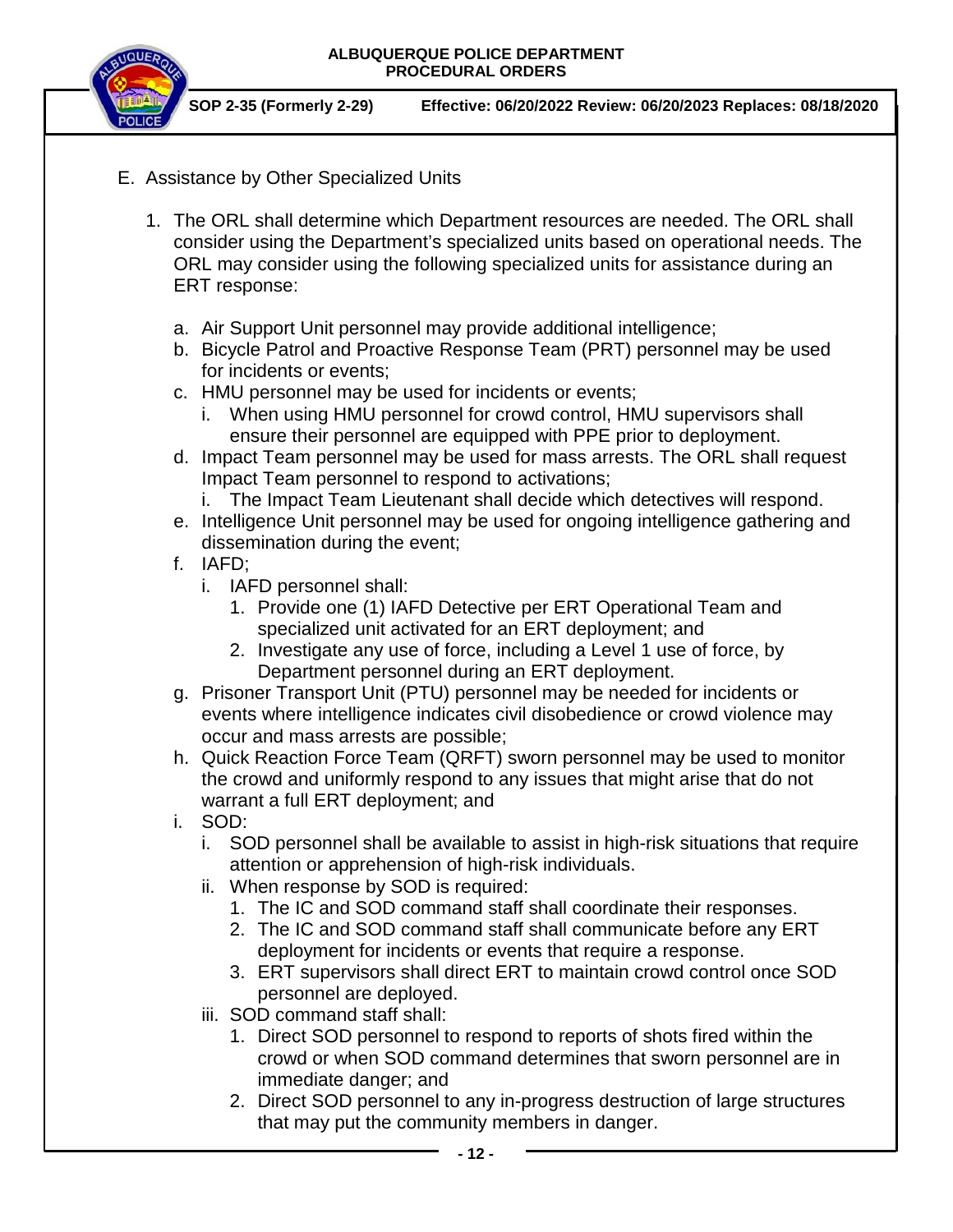

- iv. Direction of participants' movements; and
- v. Ingress and egress route(s) for emergency vehicles.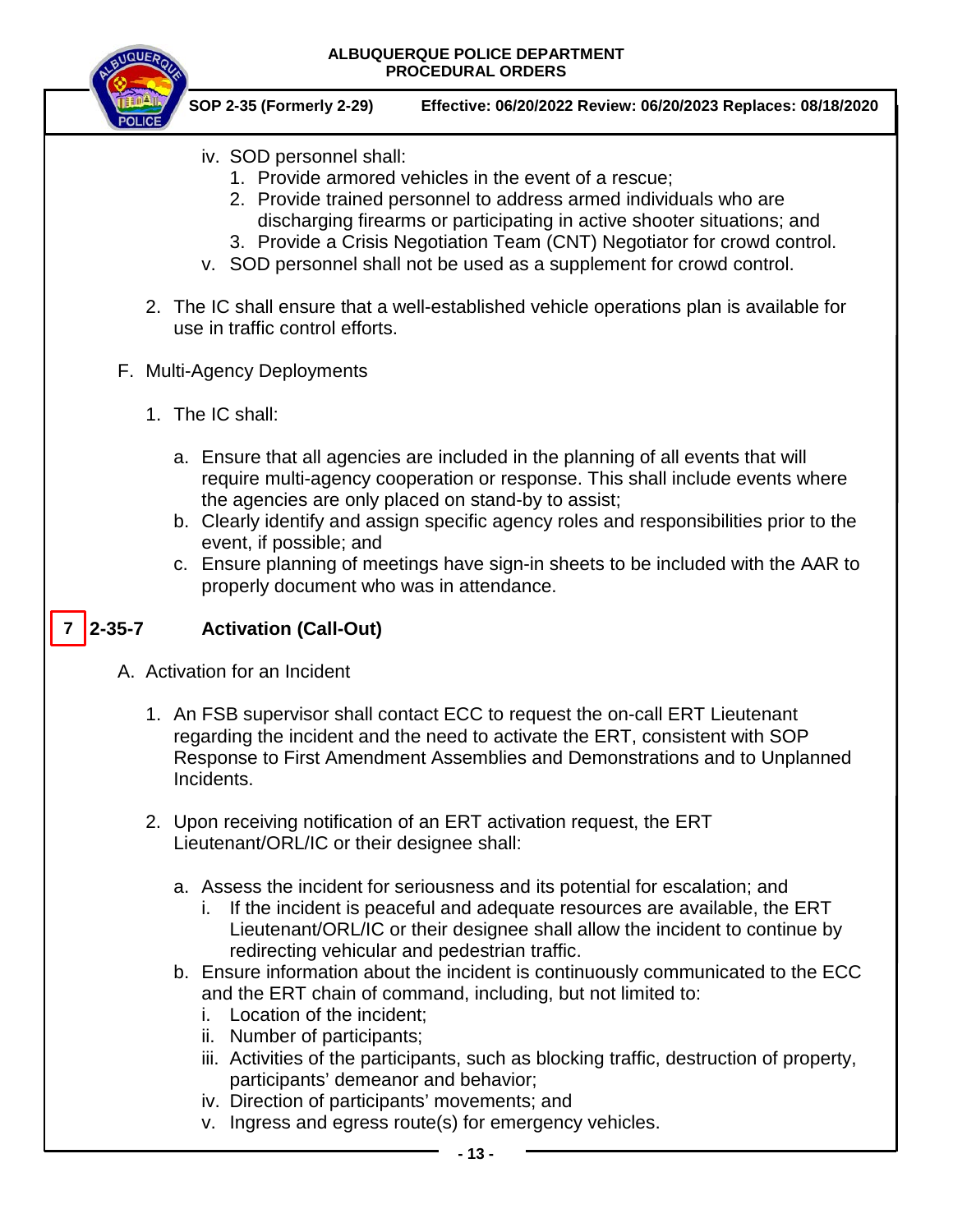

**SOP 2-35 (Formerly 2-29) Effective: 06/20/2022 Review: 06/20/2023 Replaces: 08/18/2020**

- B. Activation for an Event
	- 1. Upon receiving notification of an ERT activation request, the ORL or their designee shall:
		- a. Assess the event for seriousness and its potential for escalation; and
			- i. If the event is peaceful and adequate resources are available, the ORL or their designee shall allow the event to continue by redirecting vehicular and pedestrian traffic.
		- b. Ensure information about the event is continuously communicated to the ECC and the ERT chain of command, including, but not limited to:
			- i. Location of the event;
			- ii. Number of participants;
			- iii. Activities of the participants, such as blocking traffic, destruction of property, participants' demeanor and behavior;
			- iv. Direction of participants' movements; and
			- v. Ingress and egress route(s) for emergency vehicles.
- C. ERT Sworn Personnel
	- 1. Upon notification to activate for an incident or event, ERT sworn personnel shall:
		- a. Respond in their Department-assigned vehicles to the staging area identified by the ERT Sergeant;
		- b. Maintain order at the staging area;
		- c. Remain with their ERT Sergeant and deploy as a team; and
		- d. Avoid deploying from the staging area, absent exigent circumstances, prior to being briefed by the IC.

#### Deployment **7**

- A. General Responsibilities
	- 1. The ERT Sergeant shall:
		- a. Assume control of the incident or event and coordinate activities under the direction of the ORL or their designee;
		- b. Throughout the incident or event, assess the need for increasing or decreasing the number of required ERT sworn personnel;
		- c. Notify the ERT chain of command of any issues or of an escalation of the incident or event; and
		- d. Monitor the incident or event and advise the on-call ERT Lieutenant of current conditions.
- B. Crowd Management Tactics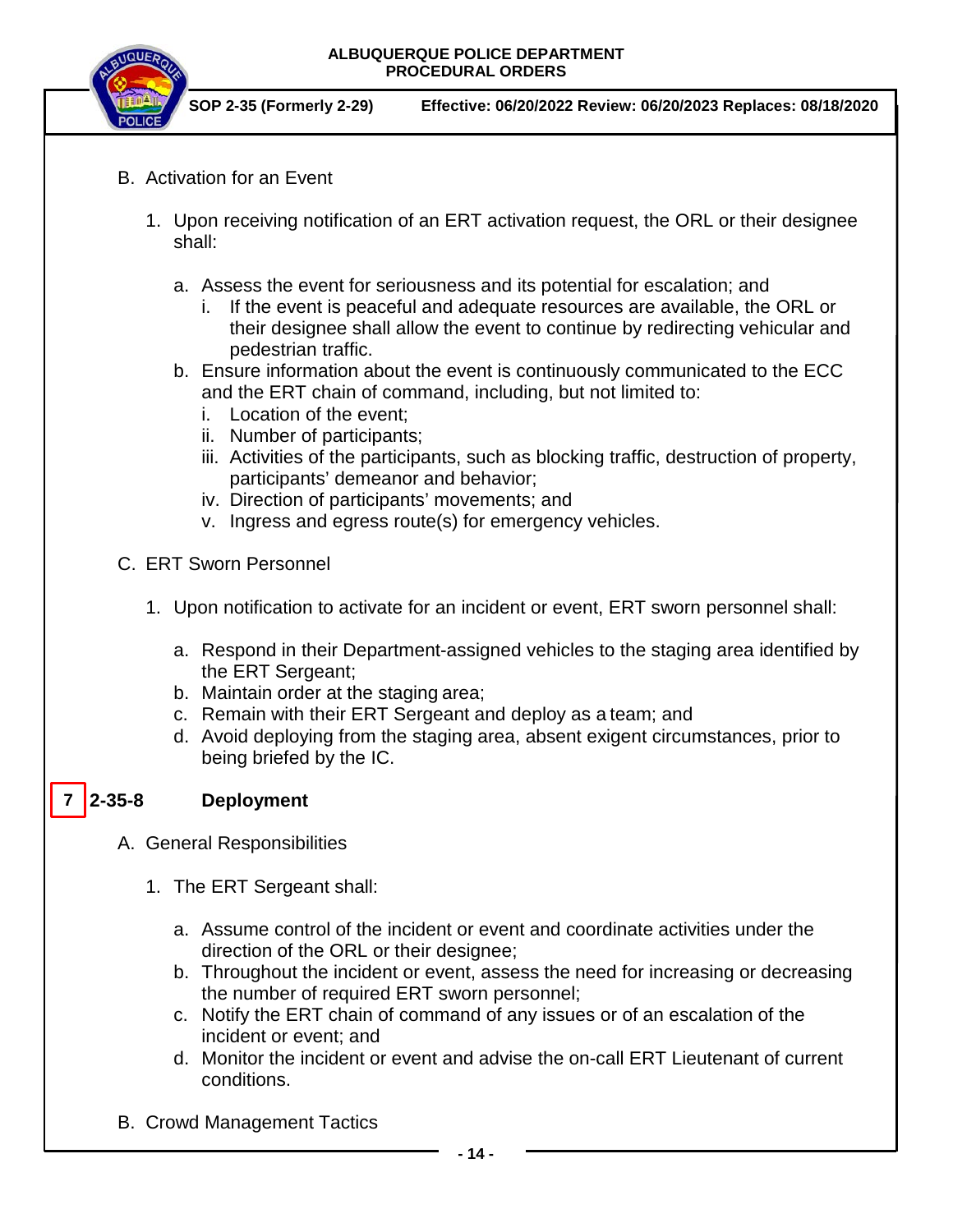

- 1. As necessary, the IC shall order specific crowd management tactics when the crowd does not obey warnings. Crowd management tactics include, but are not limited to:
	- a. Pre-event planning not limited to road blocks, barricades, and evacuations;
	- b. Deploy ERT to be supported by specialized unit personnel; and/or
	- c. Isolate the crowd through the use of police vehicles to prevent vehicles from endangering crowd participants and to restrict access to community members who are not involved. Such isolation shall be used in conjunction with the overall operational goal of mitigating escalation of the incident or event.
- C. Crowd Control Tactics
	- 1. Use of Chemical Agents
		- a. The IC shall have the authority to direct the use of chemical agents and lesslethal munitions to disperse the crowd, consistent with the Department's use of force SOPs.
			- i. An on-scene ERT supervisor may authorize the use of chemical agents or less-lethal munitions to disperse a crowd without prior authorization from the IC only during exigent circumstances, such as when an immediate danger to life and safety exist.
			- ii. The circumstances justifying deployment shall be clearly articulated in the AAR.
		- b. Sworn personnel shall not use chemical agents or less-lethal munitions to overcome passive resistance by non-violent and/or peaceful protesters when exigent circumstances do not exist.
- D. Crowd Dispersal Order for Civil Emergency
	- 1. Before ordering the dispersal of a civil emergency, the IC shall determine whether lesser alternatives may be effective. These alternatives include the use of the following techniques:
		- a. Attempting to establish contact with a crowd leader to assess their intentions and motivations and develop a mutually-acceptable plan for de-escalation and dispersal;
		- b. Communicating with the crowd that their assembly is in violation of the law and that the Department wishes to resolve the civil emergency peacefully but that any acts of violence will be dealt with swiftly and decisively; and
		- c. Negotiating with crowd leaders for voluntary dispersal or target specific violent or disruptive crowd participants for removal or arrest.
	- 2. The IC shall not give orders to disperse a civil emergency unless: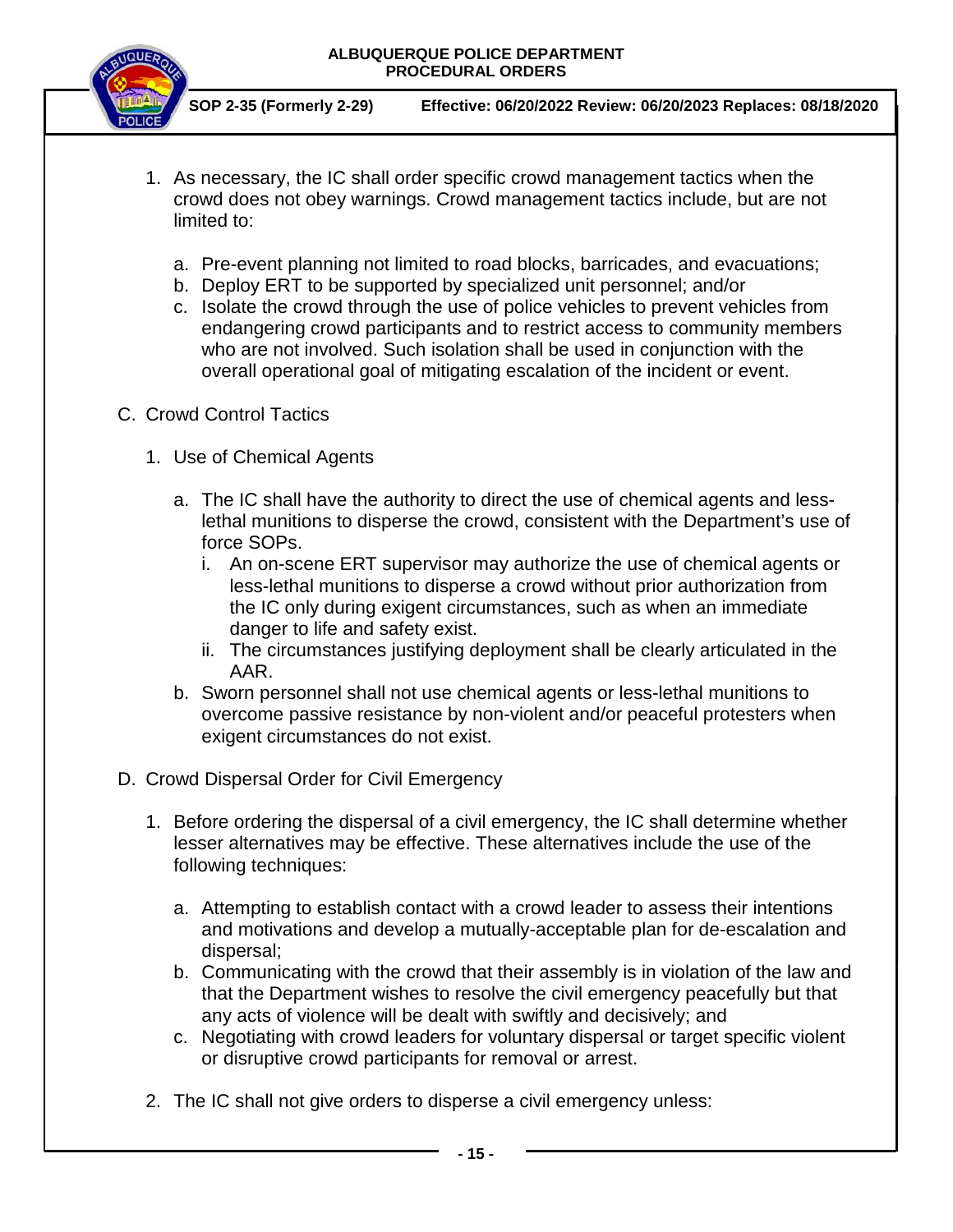

**SOP 2-35 (Formerly 2-29) Effective: 06/20/2022 Review: 06/20/2023 Replaces: 08/18/2020**

- a. A significant number of participants fail to adhere to reasonable restrictions;
- b. A significant number of participants are engaging in, or are about to engage in, unlawful disorderly conduct or violence towards community members or property; or
- c. The IC has determined that lesser alternatives may not be effective.
- 3. Prior to issuing dispersal orders, the IC shall ensure that all potentially necessary law enforcement, Albuquerque Fire Rescue (AFR), emergency medical services (EMS) equipment and personnel are on-hand to successfully support the operation.
	- a. In addition, the IC shall ensure that resources for making mass arrests are in place if such a need is reasonably possible.
- 4. The following dispersal order shall be issued verbally by using an amplification device from a stationary vantage point that is observable to the crowd.

"I am (rank and name) of the Albuquerque Police Department. I am now issuing a public safety order to disperse, and I command all those assembled at (specific location) to immediately disperse. This means you must leave this area. If you do not do so, you may be arrested or subject to other police action. Other police action could include using chemical agents or less-lethal munitions, which may inflict significant pain or result in serious injury. If you remain in the area just described, regardless of your purpose, you will be in violation of City and state law. The following routes of dispersal are available: (describe routes). You have (reasonable amount of time) minutes to disperse."

- 5. As noted in the verbal dispersal, a reasonable amount of time shall be granted for the crowd to disperse. The order shall be repeated a total of three (3) times, absent exigent circumstances, as follows:
	- a. The IC or their designee shall issue the first warning at (current time). They shall wait five (5) minutes before verbally issuing the second warning.
	- b. The IC or their designee shall issue the second warning at (current time). They shall wait two (2) minutes before verbally issuing the third warning; and
	- c. The IC or their designee shall issue the third warning at (current time).
		- i. After the third warning has been issued, if necessary, ERT sworn personnel may begin making mass arrests.
- 6. At a minimum, the IC or their designee shall record the dispersal order using their Department-issued on-body recording device (OBRD).
- 7. During this time, the IC shall continually assess the balance of dispersal time alongside the goal of retaining control of the situation.
- E. Response to Improvised Blocking Devices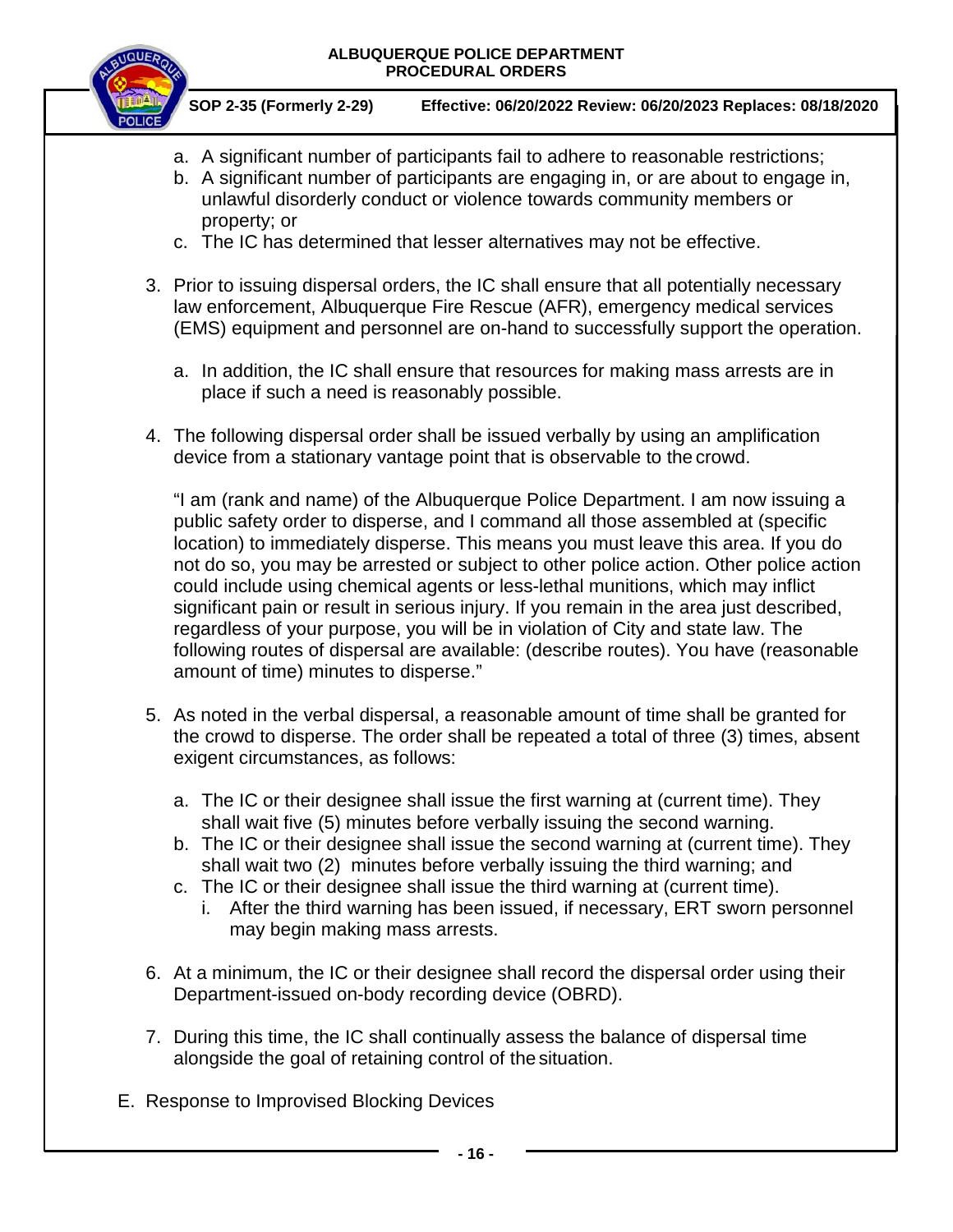|     | ALBUQUERQUE POLICE DEPARTMENT<br><b>PROCEDURAL ORDERS</b>                                                                                                                                                                                                                                                                                                                                                                                                                                                                |
|-----|--------------------------------------------------------------------------------------------------------------------------------------------------------------------------------------------------------------------------------------------------------------------------------------------------------------------------------------------------------------------------------------------------------------------------------------------------------------------------------------------------------------------------|
|     | SOP 2-35 (Formerly 2-29)<br>Effective: 06/20/2022 Review: 06/20/2023 Replaces: 08/18/2020                                                                                                                                                                                                                                                                                                                                                                                                                                |
|     | 1. The ORL shall be prepared when protesters use improvised blocking devices.                                                                                                                                                                                                                                                                                                                                                                                                                                            |
|     | 2. Only trained ERT sworn personnel shall use Department-issued field force<br>extraction tools to defeat improvised blocking devices used by protestors. If<br>needed, the IC shall request the ORL or their designee to deliver the extraction<br>tools to the scene.                                                                                                                                                                                                                                                  |
|     | a. The ORL or their designee shall maintain an inventory of all extraction tools and<br>shall service the tools, as needed.                                                                                                                                                                                                                                                                                                                                                                                              |
|     | F. Mass Arrest                                                                                                                                                                                                                                                                                                                                                                                                                                                                                                           |
|     | 1. During a civil emergency, it may be necessary to arrest numerous individuals over<br>a relatively short period of time. The IC shall have the authority to authorize such a<br>mass arrest of individuals engaged in criminal activity arising out of the civil<br>emergency (e.g., destruction of property, assault or battery on another, etc.).                                                                                                                                                                    |
|     | 2. For the mass arrest process to be handled efficiently, safely, and legally, the IC<br>shall ensure the following procedures are observed and/or performed:                                                                                                                                                                                                                                                                                                                                                            |
|     | a. An adequate and secure area shall be designated for holding individuals who<br>have been arrested;                                                                                                                                                                                                                                                                                                                                                                                                                    |
|     | b. Mass arrests shall be conducted by the designated ERT arrest teams;<br>c. Arrested individuals who are sitting or lying down but agree to walk shall be<br>escorted to the transportation vehicle for processing. Two (2) or more sworn<br>personnel shall carry those who refuse to walk;                                                                                                                                                                                                                            |
|     | d. PTU personnel shall respond to the scene to take custody of and transport<br>individuals who have been arrested;                                                                                                                                                                                                                                                                                                                                                                                                      |
|     | e. All individuals who have been arrested shall be advised of their charges;<br>Individuals who have been arrested shall be searched incident to an arrest for<br>f.                                                                                                                                                                                                                                                                                                                                                     |
|     | weapons, evidence related to the crime being charged, and contraband;<br>g. Responding Impact Team detectives shall complete the criminal complaint and                                                                                                                                                                                                                                                                                                                                                                  |
|     | the booking paperwork for all arrested individuals;<br>h. Transporting sworn personnel shall ensure that all property is properly<br>processed; and                                                                                                                                                                                                                                                                                                                                                                      |
| N/A | Individuals who have been arrested who request medical attention because<br>i.<br>they are injured shall receive medical attention without unreasonable delay,<br>prior to transportation to the detention facility.<br>1. Photographs shall be taken of all injuries.<br>Restraining and transporting individuals shall be consistent with SOP Restraints<br>i.<br>and Transportation of Individuals (refer to SOP Restraints and Transportation of<br>Individuals for sanction classifications and additional duties). |
|     | G. Civil Emergency                                                                                                                                                                                                                                                                                                                                                                                                                                                                                                       |
|     | 1. If an incident or event escalates to a civil emergency beyond the capacity of on-                                                                                                                                                                                                                                                                                                                                                                                                                                     |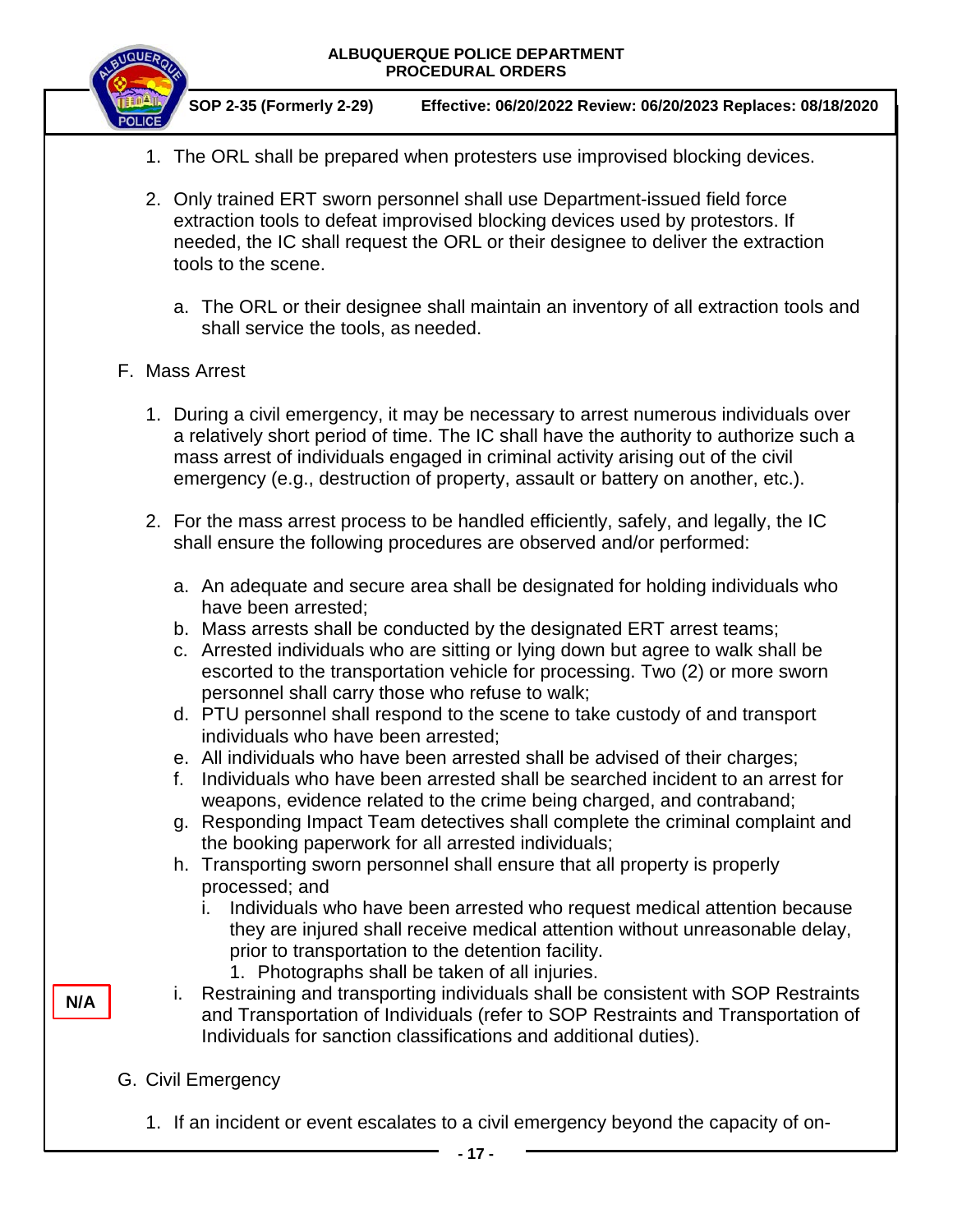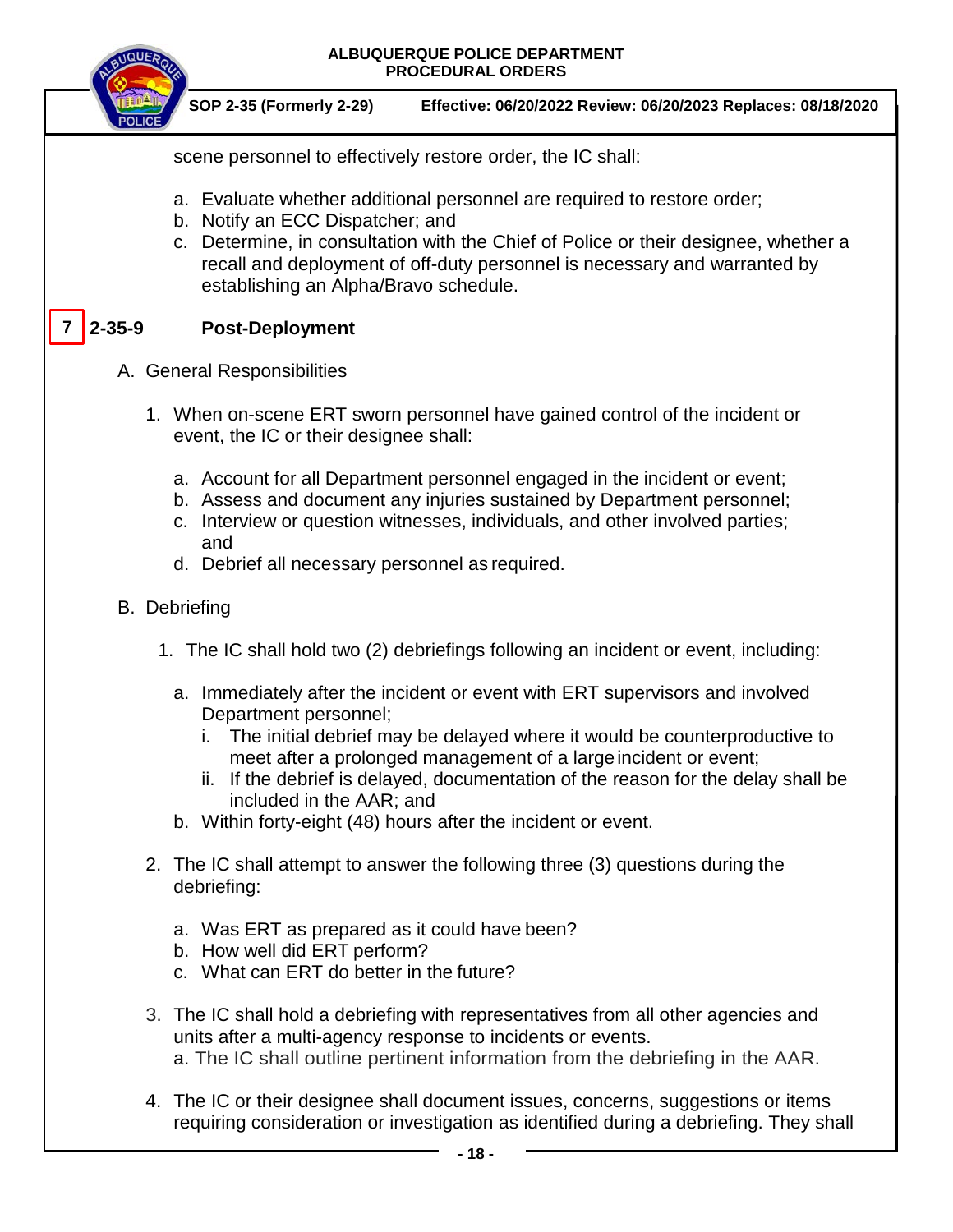